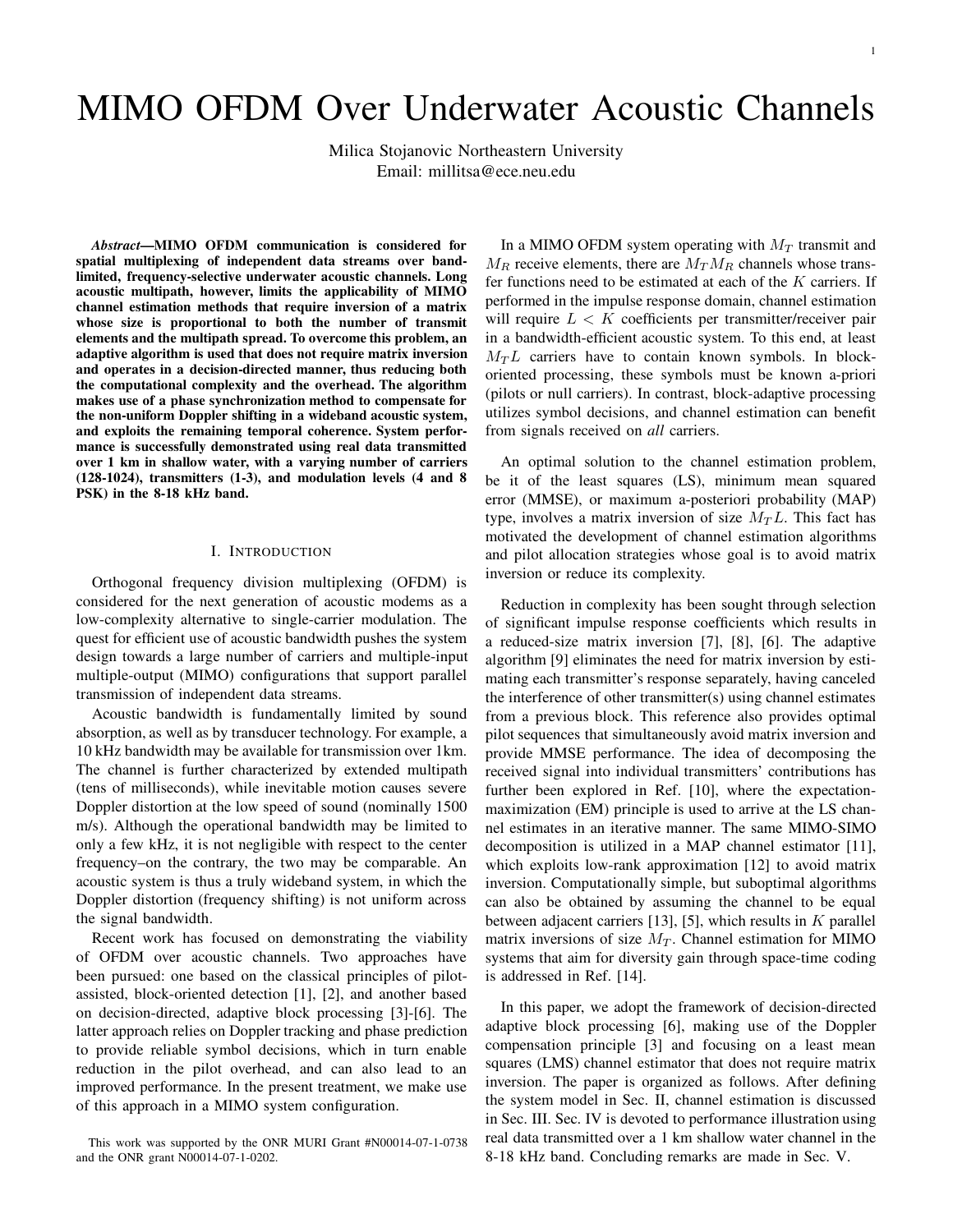# II. SYSTEM MODEL

The received signal after FFT demodulation is modeled as

$$
y_k^r(n) = \sum_{t=1}^{M_T} H_k^{tr}(n) d_k^t(n) e^{j\theta_k^t(n)} + z_k^r(n)
$$
 (1)

where the indices  $t, r, k, n$  refer to the transmitter, receiver, subband and time, respectively;  $H$  refers to the channel,  $z$  to the noise, and  $d$  to the data symbols taken from an arbitrary PSK/QAM alphabet. The phase shift is modeled as

$$
\theta_k^t(n) = \theta_k^t(n-1) + a^t(n) \cdot 2\pi f_k T'
$$
 (2)

where  $f_k = f_0 + k\Delta f$  is the kth carrier frequency,  $T' = T + T_g$ is the time devoted to one OFDM block, which includes the signal of duration  $T = 1/\Delta f$  and the multipath guard time  $T_q$ , and  $a^t(n)$  represents the residual Doppler factor (after initial resampling), which is modeled as constant during one block, but allowed to vary from one block to another.<sup>1</sup> Assuming that  $a^t(n) f_k \ll \Delta f$ ,  $\forall t, k, n$ , inter-carrier interference is treated as additional noise.

In matrix notation, the received signal (1) is given as

$$
\mathbf{y}_k(n) = \mathbf{d}_k(n)\mathbf{\Theta}_k(n)\mathbf{H}_k(n) + \mathbf{z}_k(n) \tag{3}
$$

where

$$
\mathbf{y}_k(n) = [y_k^1(n) \dots y_k^{M_R}(n)] \tag{4}
$$

$$
\mathbf{d}_k(n) = [d_k^1(n) \dots d_k^{M_T}(n)] \tag{5}
$$

$$
\mathbf{z}_k(n) = [z_k^1(n) \dots z_k^{M_R}(n)] \tag{6}
$$

and

$$
\mathbf{H}_k(n) = [H_k^{tr}(n)]_{t=1,...M_T; r=1,...M_R} \tag{7}
$$

$$
\mathbf{\Theta}_k(n) = \text{diag}[e^{j\theta_k^t(n)}]_{t=1,...M_T}
$$
 (8)

Given the channel matrices and the phases, the LS estimate of the data symbols transmitted on the  $k$ -th carrier is

$$
\hat{\mathbf{d}}_k(n) = \mathbf{y}_k(n) \mathbf{H}'_k(n) [\mathbf{H}_k(n) \mathbf{H}'_k(n)]^{-1} \mathbf{\Theta}_k^*(n) \tag{9}
$$

where the prime denotes conjugate transpose, and we are assuming that  $M_R \geq M_T$ . Since the channel and the phases are not known, their estimates will be used instead, and symbol decisions will be made by soft-decision decoding of the soobtained estimates.

#### III. CHANNEL ESTIMATION

Let us define the discrete Fourier relationship

$$
\mathbf{H}_{k}(n) = \sum_{l=0}^{K-1} \mathbf{h}_{l}(n) e^{-j2\pi kl/K}
$$
 (10)

where the coefficients  $\mathbf{h}_l(n) = [h_l^{tr}(n)]_{t=1,...M_T; r=1,...M_R}$ represent the MIMO channel in the impulse response domain. Note that fewer than  $K$  impulse response coefficients may suffice to represent all of the  $K$  transfer function coefficients. In particular, we define  $L$  as the total *contiguous* span, and  $J \leq L$  as the number of significant impulse response coefficients. The number of significant coefficients is normally not

<sup>1</sup>Earlier experiments have shown that it suffices to use a single phase for multiple co-located receivers [3], [4], [5].

known a-priori, and neither are their positions  $l_j$ ,  $j = 1, \ldots J$ . However, their total extent  $L$  is known from the expected multipath spread, which is a system design parameter in any OFDM system. Taking into account the fact that an underwater acoustic channel is rarely of minimum phase, we recognize that (10) can be re-written as

$$
\mathbf{H}_k(n) = \sum_{l=-A}^{L-1-A} \mathbf{h}_l(n) e^{-j2\pi kl/K}
$$
 (11)

where  $A \geq 0$ ,  $h_0(n)$  is taken as the reference tap, and it is understood that  $\mathbf{h}_l(n) = \mathbf{h}_{K+l}(n)$  for negative values of l. If we now form the matrices

$$
\mathbf{Y}(n) = \begin{bmatrix} \mathbf{y}_0(n) \\ \vdots \\ \mathbf{y}_{K-1}(n) \end{bmatrix}, \mathbf{D}_{\theta}(n) = \begin{bmatrix} \mathbf{d}_0(n)\mathbf{\Theta}_0(n) \\ \vdots \\ \mathbf{d}_{K-1}(n)\mathbf{\Theta}_{K-1}(n) \end{bmatrix}
$$

and define  $\mathbf{\Phi} = \text{diag}[e^{-j2\pi k/K}]_{k=0,...K-1}$ , the received signals can be expressed in a compact form:

$$
\mathbf{Y}(n) = \sum_{l=-A}^{L-1-A} \mathbf{\Phi}^l \mathbf{D}_{\theta}(n) \mathbf{h}_l(n) + \mathbf{Z}(n) \tag{12}
$$

where the matrix  $\mathbf{Z}(n)$  contains additive noise. This form serves as a basis for the design of the channel estimator.

For purposes of channel estimation, it is convenient to express the received signal as

$$
\mathbf{Y}(n) = \mathbf{\Delta}(n)\mathbf{h}(n) + \mathbf{Z}(n) \tag{13}
$$

where

$$
\mathbf{\Delta}(n) = [\mathbf{\Phi}^{-A} \mathbf{D}_{\theta}(n) \dots \mathbf{\Phi}^{L-1-A} \mathbf{D}_{\theta}(n)] \quad (14)
$$

and  $h(n)$  contains the corresponding terms  $h_l(n)$ , i.e. those with indices  $l = -A, \ldots L - 1 - A$ .

If all the data symbols are known, the LS channel estimate can be obtained as

$$
\hat{\mathbf{h}}(n) = [\Delta'(n)\Delta(n)]^{-1}\Delta'(n)\mathbf{Y}(n)
$$
\n(15)

In order for such a solution to exist, the necessary condition is that  $K \geq M_T L$ . This condition can be interpreted in several ways: (1) for a given number of carriers K, at most  $K/M_T$ channel coefficients can be estimated; (2) for a given channel span L, at least  $M_T L$  observations are needed, and (3) for given  $K$  and  $L$ , at most  $K/L$  data streams can be multiplexed.

If fewer than  $K$  observations are used, as would be the case in a pilot-assisted block-oriented approach, then those rows of the matrices  $\mathbf{Y}(n)$  and  $\mathbf{\Delta}(n)$  that correspond to the pilot carriers will be isolated from the expression (13) to form a reduced set of  $(P = M_T L)$  observations. The underlying data symbols ( $M_T$  per observation) have to be known. In contrast, if all the data symbols can be known, as it is the case in a decision-directed approach, it is advantageous to utilize all  $K$ observations instead of  $M_T L$  only.

The knowledge of data symbols rests on the ability to accurately estimate the channel, and the assumption that the channel does not change much from one OFDM block to another. Channel estimates from the previous block can then be used to make tentative symbol decisions that will in turn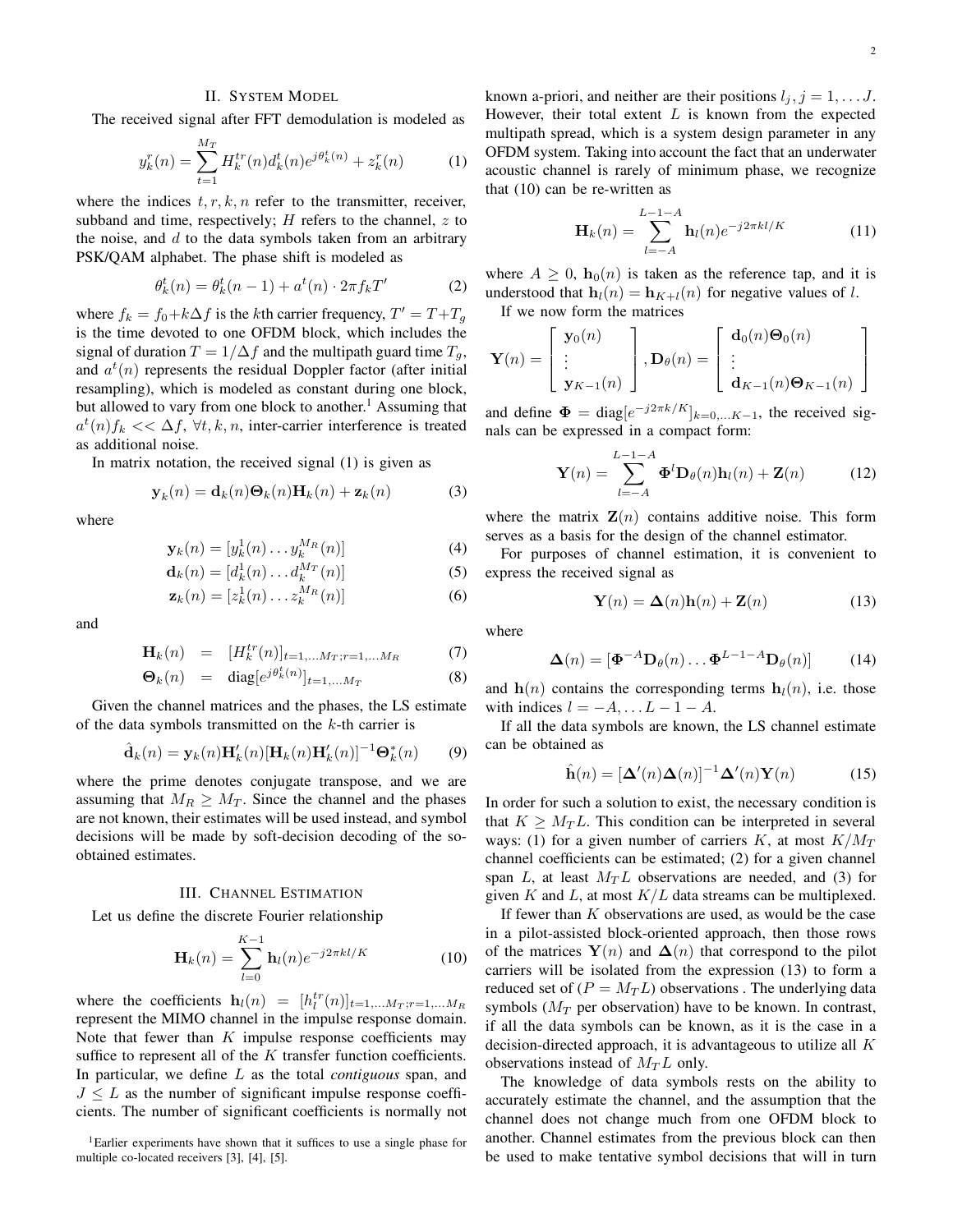be used to update the channel estimate. Note that pilot tones can also be used to aid decision-directed operation, but their number  $P$  need not be constrained by the channel length.

The complexity of the problem can be reduced through channel sparsing. Namely, if only the  $J$  significant channel entries are kept, the channel estimation problem (15) can be re-defined using

$$
\underline{\mathbf{\Delta}}(n) = [\mathbf{\Phi}^{l_1} \mathbf{D}_{\theta}(n) \dots \mathbf{\Phi}^{l_J} \mathbf{D}_{\theta}(n)] \tag{16}
$$

which will yield a corresponding channel estimate  $\underline{\mathbf{h}}(n)$  that now contains only the terms  $\mathbf{h}_{i_j}(n)$ ,  $j = 1, \dots, J$ . The coefficients to be kept are determined as those whose magnitude exceeds some threshold, which can be set in reference to the strongest coefficient for each transmitter, e.g. as  $\gamma = 20\%$ .

## A. Adaptation

Adaptive channel estimation is initialized by the full-size solution (15), setting the phase estimates to zero and using known data symbols for which the inverse  $[\Delta'(0)\Delta(0)]^{-1}$ can be pre-computed. $2$ 

An adaptive algorithm can for instance be obtained by exponential weighting of the past estimates with  $\lambda \in (0, 1)$ ,

$$
\underline{\hat{\mathbf{h}}}(n) = \lambda \underline{\hat{\mathbf{h}}}(n-1) + (1-\lambda) [\underline{\Delta}^{\prime}(n) \underline{\Delta}(n)]^{-1} \underline{\Delta}^{\prime}(n) \mathbf{Y}(n) \tag{17}
$$

Such an algorithm was successfully applied to an experimental data set [6], in which a benign channel and the relatively small bandwidth (2.4 kHz) allowed sufficient sparsing  $(J=4)$  to warrant the matrix inversion. In general, however, one cannot count on such a situation. An alternative is then given by the LMS approach, which is based on the modeling equation (13), or its sparse counterpart,

$$
\mathbf{Y}(n) = \underline{\mathbf{\Delta}}(n)\underline{\mathbf{h}}(n) + \mathbf{Z}(n) \tag{18}
$$

This model implies that  $\Delta(n)$  can be regarded as an input to a filter  $h(n)$ , whose output, in the presence of noise, is  $Y(n)$ . Since both the input and the output are known, the filter can be estimated in the LMS manner as

$$
\underline{\hat{\mathbf{h}}}(n) = \underline{\hat{\mathbf{h}}}(n-1) + \mu \underline{\Delta}'(n) [\mathbf{Y}(n) - \underline{\Delta}(n) \underline{\hat{\mathbf{h}}}(n-1)] \quad (19)
$$

where  $\mu$  is the step size. Since the initial value  $\mathbf{h}(0)$  is computed exactly using the known training symbols, slow convergence of the LMS algorithm is not an issue.

Additional sparsing can also be performed by setting to zero those elements of  $\hat{h}(n)$  whose magnitude is below some threshold. The so-obtained impulse response coefficients are finally used to compute the corresponding transfer function coefficients (11), which are in turn used for data detection (9).

## B. Phase tracking

Phase tracking in a MIMO system is based on estimating the Doppler factors  $a^t(n)$  for all transmitters. This method is a straightforward extension of the SIMO case [3]. Assuming the existence of a previous estimate  $\hat{a}^t(n-1)$  and the phase  $\hat{\theta}_k^t(n-1)$ , a prediction for the current block is made as

$$
\check{\theta}_k^t(n) = \hat{\theta}_k^t(n-1) + \hat{a}^t(n-1) \cdot 2\pi f_k T', \forall k, t \tag{20}
$$

This phase is used together with the existing channel estimate  $\hat{H}_k(n-1)$  to estimate the data symbol à la (9) and make a tentative decision  $\overline{\mathbf{d}}_k(n)$ . Had the outdated phase  $\hat{\theta}_k^t(n-1)$ been used instead, the resulting estimate,  $\hat{d}_{k,out}^{t}(n)$ , would contain a phase error, which is measured as

$$
\psi_k^t(n) = \langle \hat{d}_{k,out}^t(n) \bar{d}_k^{t*}(n) \rangle, \forall k, t \tag{21}
$$

This error reflects the incremental phase shift over the time interval  $T'$  between two OFDM blocks, and can thus be used to estimate the Doppler factor via the modeling equation (2). To do so, averaging is performed over all the carriers,

$$
\hat{a}^{t}(n) = \frac{1}{K} \sum_{k} \frac{\psi_{k}^{t}(n)}{2\pi f_{k} T'} \tag{22}
$$

If the Doppler distortion can be modeled as equal for all the transmitters, averaging can be performed over the transmit elements as well. Additional filtering can also be performed, e.g. as

$$
\hat{a}^{t}(n) = \alpha \hat{a}^{t}(n-1) + (1-\alpha) \frac{1}{K} \sum_{k} \frac{\psi_{k}^{t}(n)}{2\pi f_{k} T'} \tag{23}
$$

where  $\alpha \in (0,1)$  accounts for the filter memory. Doppler factor estimates are now used to update the phases,

$$
\hat{\theta}_k^t(n) = \hat{\theta}_k^t(n-1) + \hat{a}^t(n) \cdot 2\pi f_k T', \forall k, t \tag{24}
$$

which are in turn used to make final symbol decisions and to update the channel estimates.

# IV. EXPERIMENTAL RESULTS

The algorithm described above was successfully applied to the real data collected during two recent experiments. The first experiment was conducted in March 2008, in the Narragansett Bay, off the coast of Rhode Island, and involved acoustic transmissions in the 10-12.4 kHz band. Reference [6] reports on the results of that experiment. The second experiment, on which we report here, was conducted in October 2008, south of the Martha's Vineyard island, off the coast of Massachusetts, and involved transmissions in the 10-18 kHz acoustic band.

The geometry of the experiment is illustrated in Fig.1. The signals were transmitted from one element at a time, so that they could later be combined to mimic a varying number of transmitters (between 1 and 3).

Experimental signals were generated using 4PSK and 8PSK signals with a varying number of carriers  $K$ . Transmission was organized in frames, with each frame carrying a total of  $N_d =$  $2^{14}$  data symbols in  $N = N_d/K$  OFDM blocks. Table I lists the signal parameters. The factor  $\beta$  in this table represents the raw bandwidth efficiency in symbols/second/Hz/transmitter,

$$
\beta = \frac{1}{1 + BT_g/K} \tag{25}
$$

The effective bandwidth efficiency obtained with  $M_T$  transmitters and a modulation level M,  $R_b/B = M_T \beta \log_2 M$ , is listed in Table II.

<sup>&</sup>lt;sup>2</sup>Training symbols can also be chosen so as to optimize the estimator and simultaneously trivialize the inversion [9].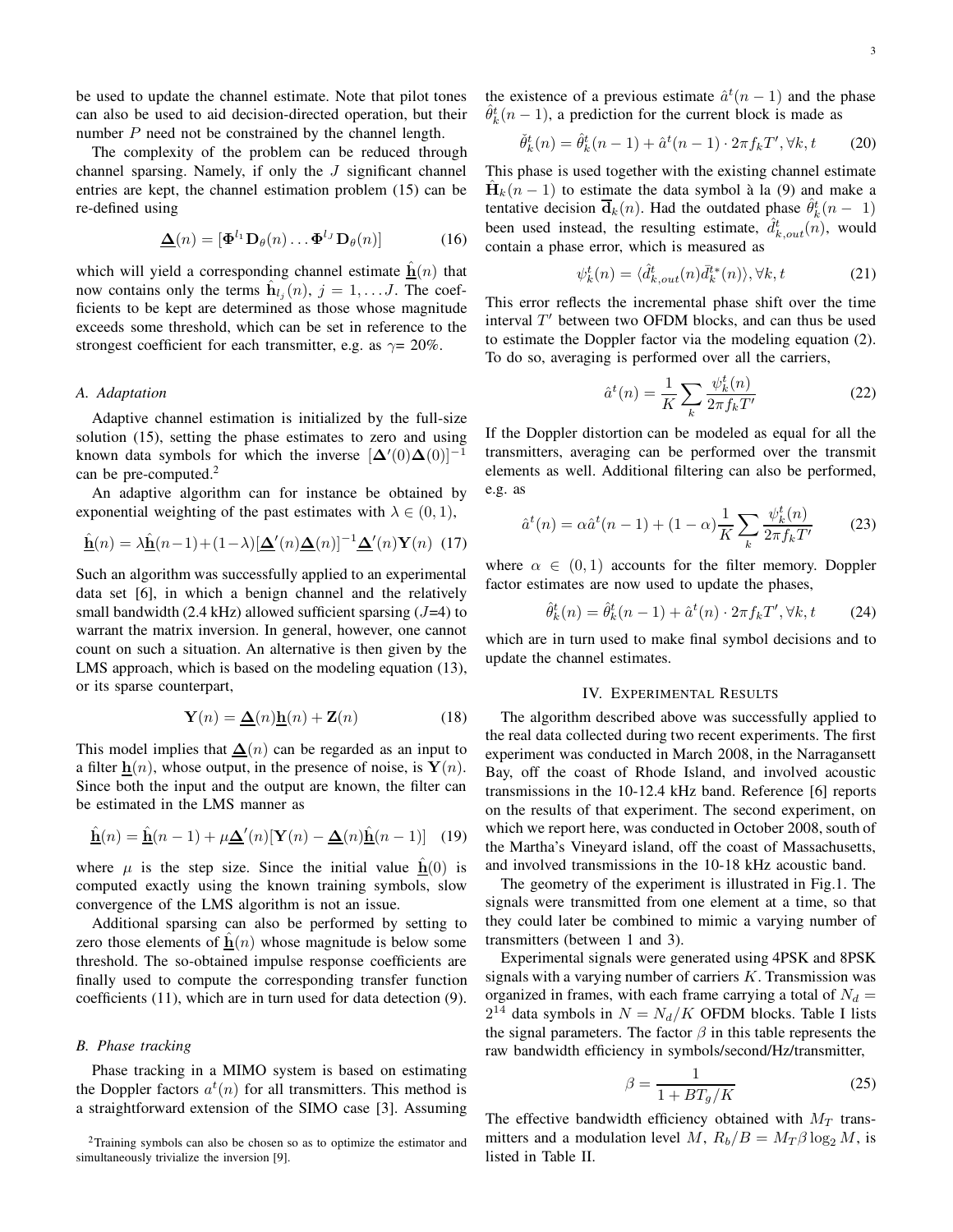

Fig. 1. Geometry of the experiment.

| $\overline{OPDM(4, 8-PSK)}$ |      |     |                    |                 |      |  |  |  |
|-----------------------------|------|-----|--------------------|-----------------|------|--|--|--|
| $B=10$ kHz                  | 128  | 128 | 78 Hz              | $13 \text{ ms}$ | 0.45 |  |  |  |
| $T_a=16$ ms                 | 256  | 64  | $\overline{39}$ Hz | $26$ ms         | 0.62 |  |  |  |
| $f_0 = 8.25$ kHz            | 512  | 32  | 19 Hz              | $52 \text{ ms}$ | 0.76 |  |  |  |
| $N_d = 2^{14}$ symb.        | 1024 | 16  | 10 Hz              | $105$ ms        | 0.86 |  |  |  |
| TABLE I                     |      |     |                    |                 |      |  |  |  |

SIGNAL PARAMETERS USED IN THE EXPERIMENT.

The signals were also coded using the BCH(64,10) code. This code was chosen arbitrarily; a practical implementation could settle for a less powerful, more bandwidth-efficient one. Each string of 10 bits was encoded into a 32-symbol codeword for 4PSK (a 21-symbol codeword for 8PSK), and the codewords comprising one block were mapped onto the OFDM carriers so as to keep the symbols of the same codeword maximally separated in frequency. Confining the codewords to the same OFDM block does not exploit time diversity, but it enables instantaneous decoding for block-adaptive decisiondirected operation.

The signals were recorded over a period of two weeks, during which the weather conditions were varying, causing changes in the wave height, period and direction, as well as changes in the sound speed profile and other internal structures. These conditions influence the channel variability, and consequently the system performance. The overall system performance, as measured by the mean squared error (MSE) at the detector output, was observed to vary by a few dB depending on the particular conditions. In general, consistently good performance was observed at four different receiver locations (200 m and 1 km, SE and SW from the transmitter) both with 4 and 8 PSK. We report here on a typical data set.

Fig.2 shows the results of processing a  $K=1024$  4PSK frame corresponding to  $M_T = 3$  active transmitters (the results are shown for the data stream coming from the bottom transmit element). OFDM was implemented with zero padding, and overlap adding [15] was performed prior to FFT demodulation to take into account 3 ms of the guard interval before, and 7 ms after an OFDM block. This choice was made based on separate channel probing, which indicated a total multipath spread somewhat greater than 10 ms. The number of impulse response coefficients is set to  $L=128$  (13 ms). Shown in the figure is the raw received frame lasting 2 s (above); the phase estimates for several carriers (the corresponding Doppler factor is on the order of  $10^{-5}$ ); the channel responses for all 12 receivers as seen at the end of the frame (note the two comparably strong

| $M_T  K $ | 28      |         | 512                                     | 1024      |
|-----------|---------|---------|-----------------------------------------|-----------|
|           | 0.9/1.3 |         | $1.2 / 1.8$   $1.5 / 2.3$   $1.7 / 2.6$ |           |
|           | 1.8/2.7 | 2.5/3.7 | 3.0/4.6                                 | 3.5/5.2   |
|           | 2.7/4.0 | 3.7/5.6 | 4.6 /6.9                                | 5.2 / 7.8 |

TABLE II BANDWIDTH EFFICIENCY [BPS/HZ] OF THE EXPERIMENTAL 4PSK/8PSK S IGNALS, NOT COUNTING THE CODE RATE.

arrivals); the MSE in time (average over all carriers), and the MSE in frequency (average over all blocks). The overall MSE, taken as the average over all blocks and carriers, and the bit error rate (BER) measured over the frame, are indicated in the figure together with the various receiver parameters. Note that no pilots are used.



Fig. 2. Signal processing results (10/23/2008, 21:53, 1 km, SW).

Fig.3 summarizes the results for this frame, obtained using varying system parameters. Shown in the figure is the overall MSE vs. the number of carriers  $K$ , for different number of transmitters  $M_T$ . For a single transmitter, the gradual degradation in performance with increasing  $K$  is attributed to the increasing duration  $T = K/B$  of the OFDM block, which allows a greater channel variation, thus making the tracking more difficult. When more than one transmitter is used, the estimated impulse response length is set to  $L = \min\{|K/M_T|, 128\}$  to satisfy the requirement that  $M_T L \leq K$ . The effective multipath spread that can be captured by the estimator,  $BK/M_T$ , is listed in milliseconds in the table inset in Fig.3. We note that those  $(M_T, K)$  pairs for which  $BK/M_T$  <13 ms coincide with the MSE above -5 dB. This MSE value also represents a threshold beyond which decision-directed operation ceases to be reliable. The initial decrease in the MSE with  $K$  is thus attributed to an increasing number of observations available for the channel estimator. As K reaches some point (256 for  $M_T = 2$  and